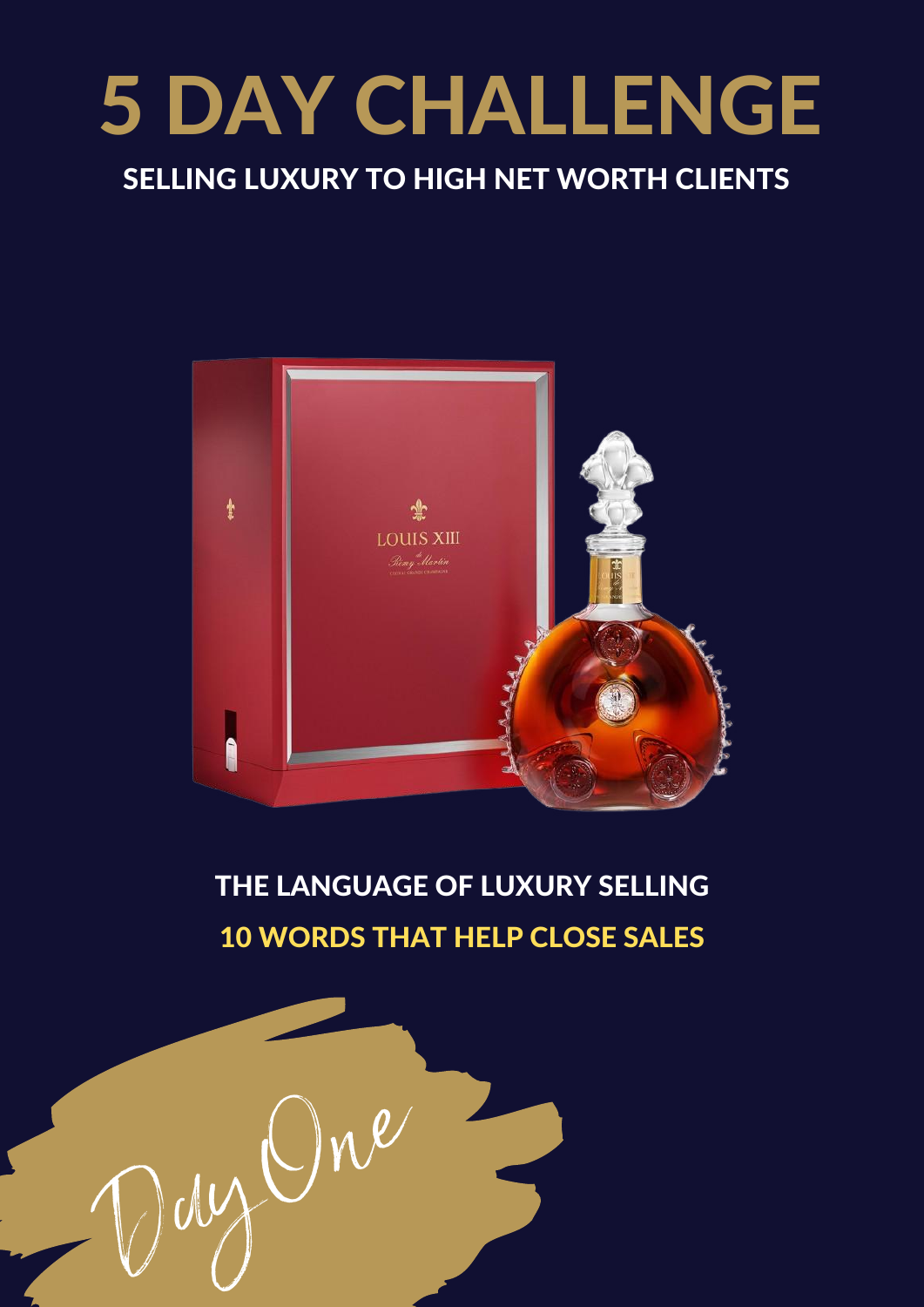## THE LANGUAGE TRIGGER

*If you say it, they 'll doubt it. If they say it, they 'll believe it.*

Thousands of luxury salespeople around the world rarely stop to consider that the language they're using with their clients, may be one of the reasons for not closing sales.

They're using what I like to call "Rejection Enabled Words"

Let me define what I'm talking about: When a future client hears rejection words, their responses often go something like this: "Oh no, I'm just looking." "We're in no hurry." "We're just checking what's available."

If you're deeper into the selling process when you let a rejection word slip out, your potential client will say things like, "We'll let you know." "We'll sleep on it." "We're just gathering information now." "We'll call you when we're ready."

Rejection words work well. In fact they work so well that stop sales momentum dead in its tracks. They terrify your potential client so much that most of them will reject you and your proposition.

If you're using rejection words, you don't need to worry about competitors you're your own biggest competition!

Here's a horrible handful of these words and what to replace them with: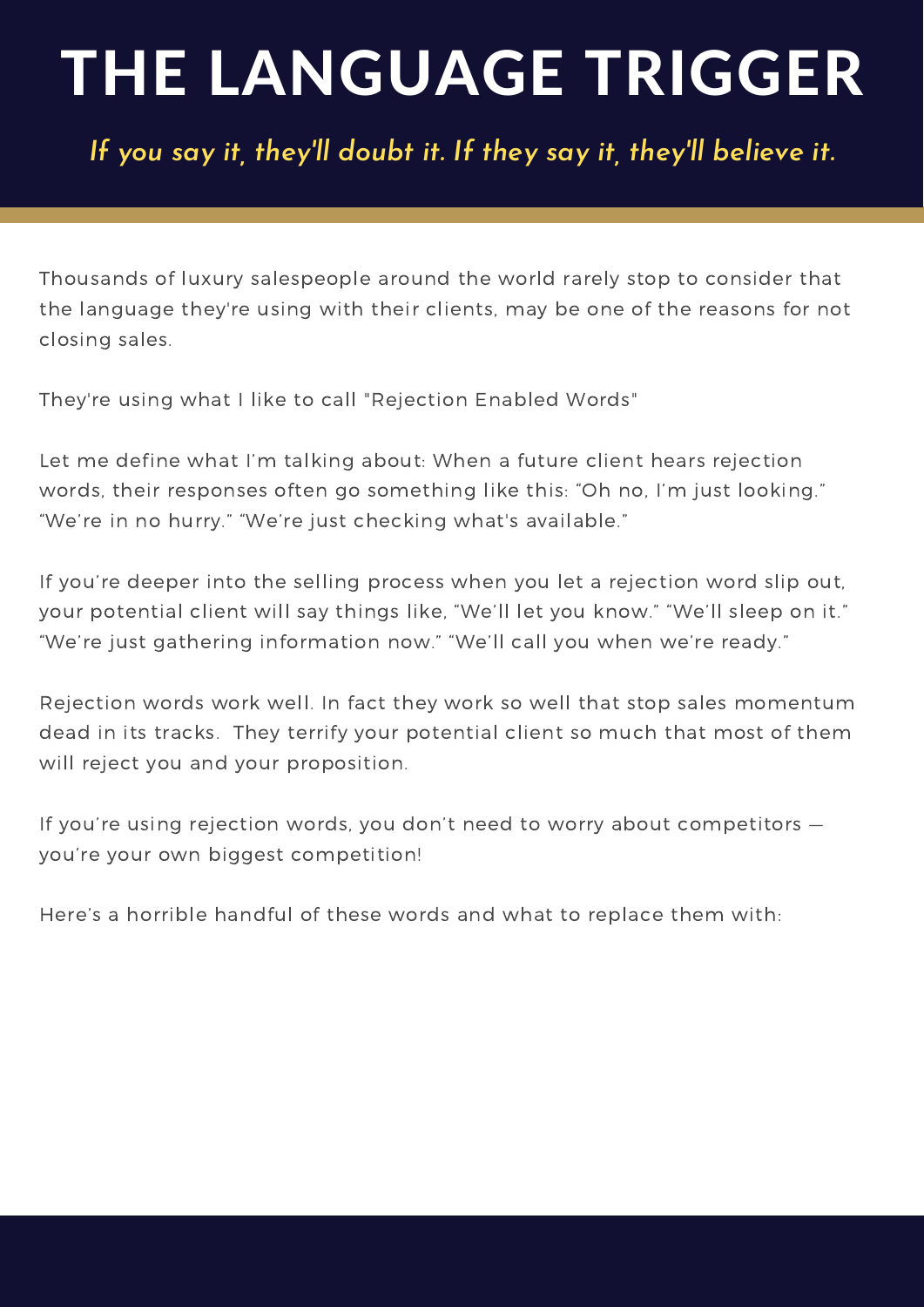### REJECTION WORDS

*Words that kill a sale, dead*

Download the list of rejection words by clicking the button below. To download to your mobile phone please open your camera and point it at the QR Code



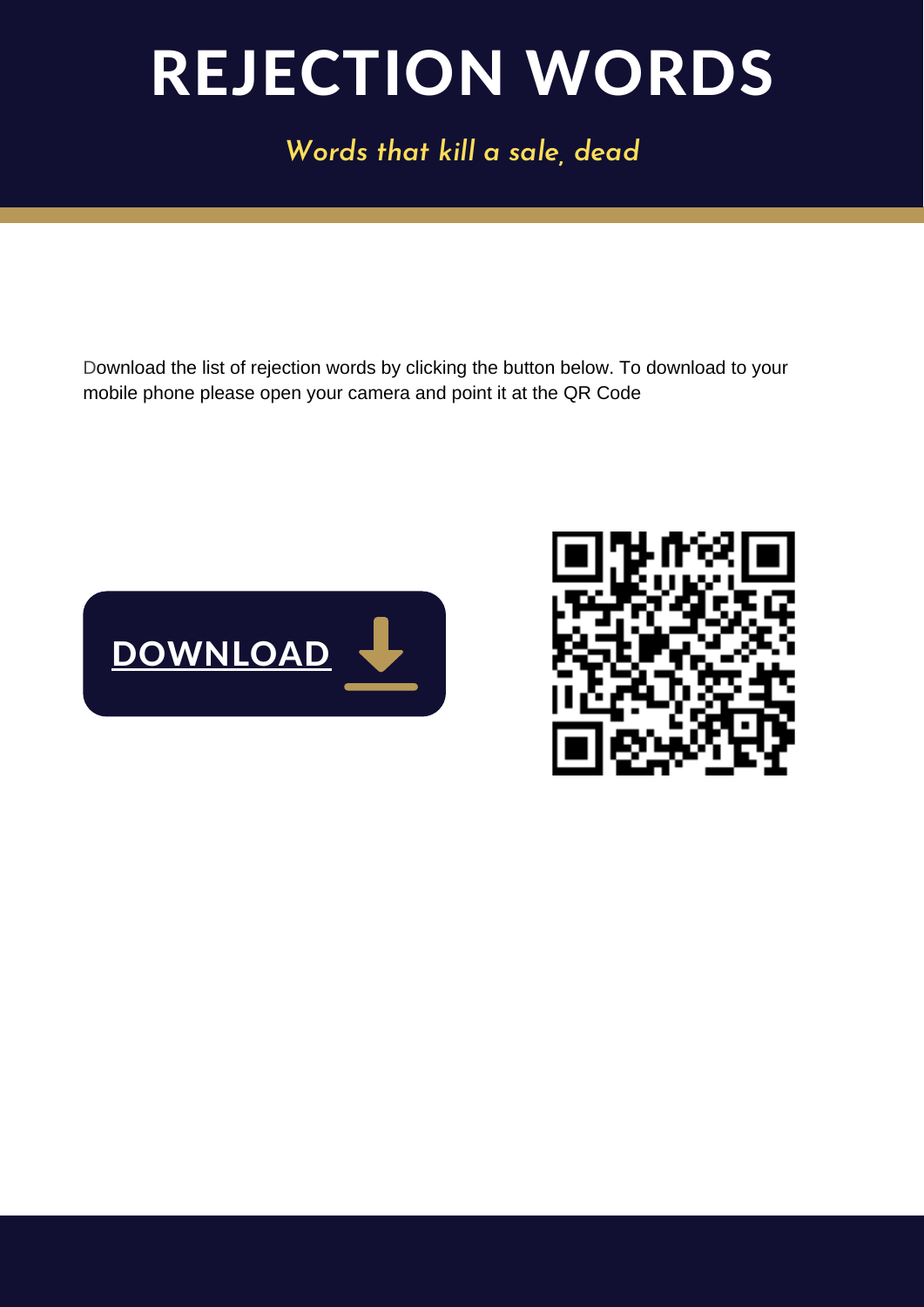## TODAYS VIDEO

#### <https://lux.ac/challenge-day01>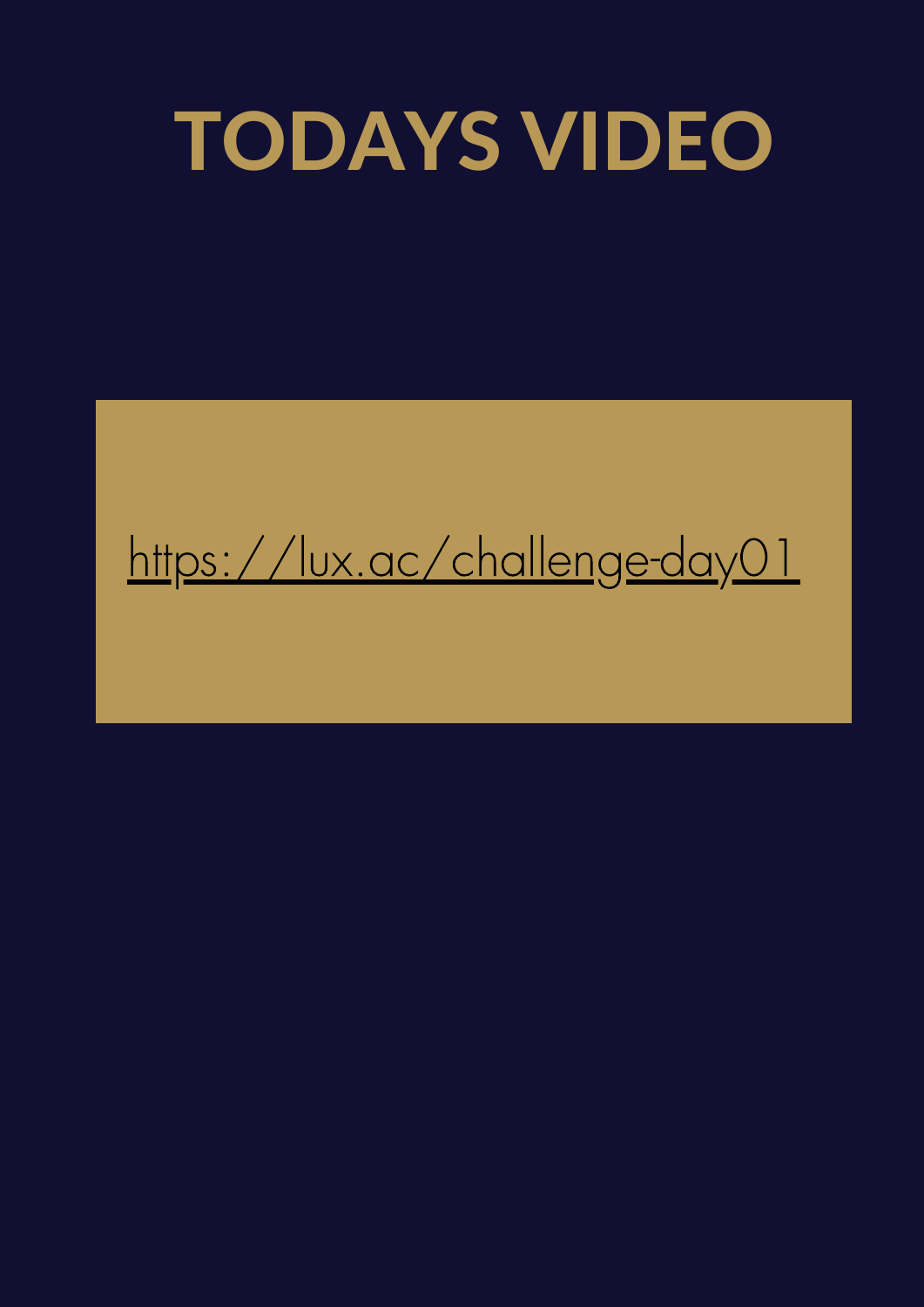## TODAYS TASK

Today is day one of your challenge and we're looking at the language we use when selling within a luxury environment.

Below you'll find a bingo card with nine new words we discussed in the training video.

Your challenge today is to see how many you can integrate into your conversations with your clients.

Three words in a row gets entered into a prize draw and a whole bingo card wins an instant prize!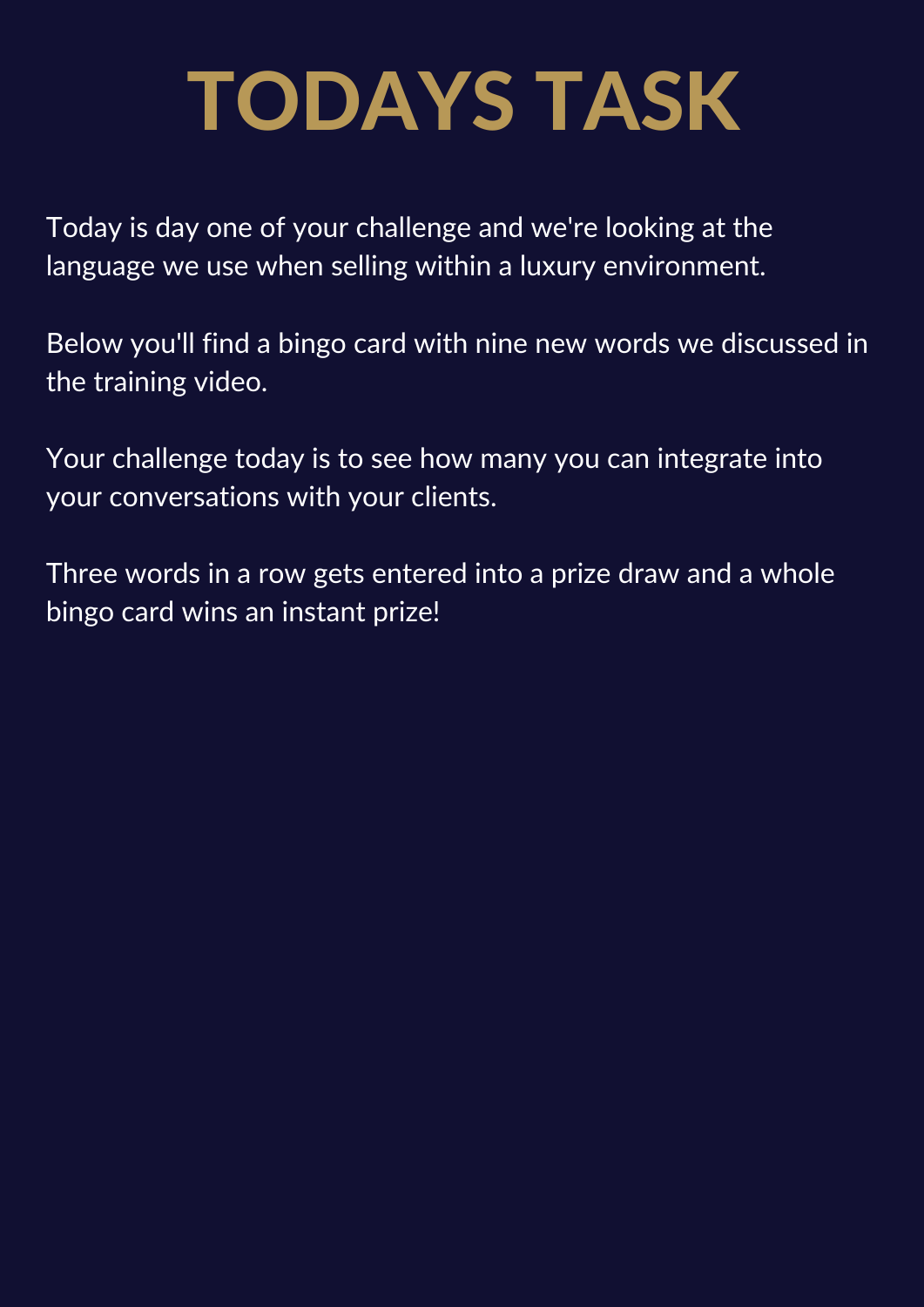# TODAYS TASK

#### LANGUAGE BINGO

| <b>TOTAL</b><br><b>INVESTMENT</b> | <b>INITIAL</b><br><b>INVESTMENT</b> | <b>PAPERWORK</b>                 |
|-----------------------------------|-------------------------------------|----------------------------------|
| <b>AGREEMENT</b>                  | <b>OWN</b>                          | <b>ACQUIRE</b>                   |
| <b>AREA OF</b><br><b>CONCERN</b>  | <b>CLIENT</b>                       | <b>MORE</b><br><b>ECONOMICAL</b> |